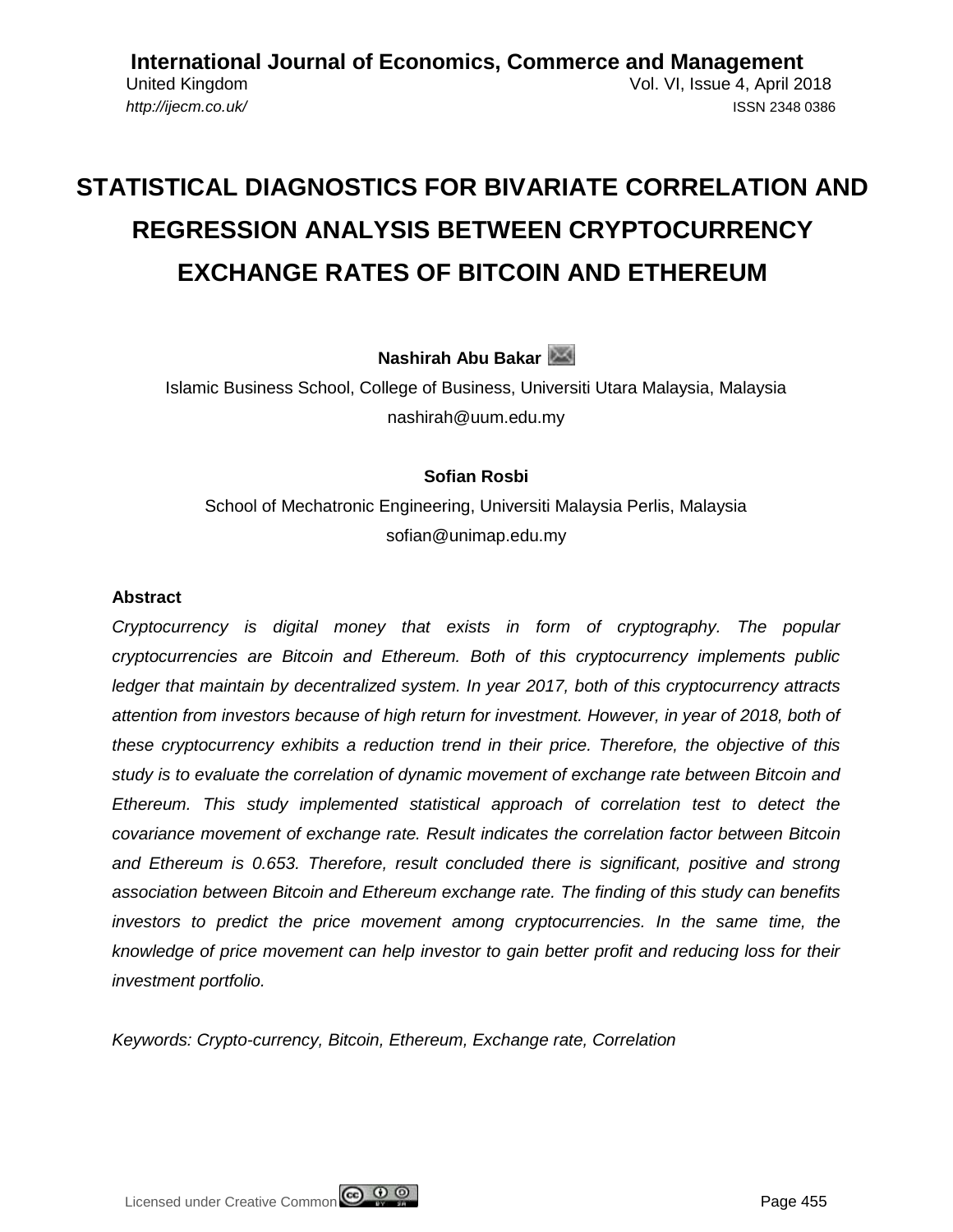#### **INTRODUCTION**

In February 2018, the price for cryptocurrency starting to drop sharply. This situation attracted most researchers and statutory bodies to investigate the factors that influenced the dynamic behavior of cryptocurrency. Cryptocurrency is open-source, block chain-based distributed computing platform and can be transferred between accounts and used to compensate participant mining nodes for computations performed (Abu Bakar, et al., 2017; Ram, et al., 2016; Rees, et al., 2014). The ability of cryptocurrencies is to enable anonymous transactions allows users to trade virtual currency regardless of their geographic location, without revealing either the real-world source of their income or their own identity (Reynolds and Irwin, 2017).Among the highest demand for cryptocurrency is Bitcoin and Ethereum.

Bitcoin and Ethereum cryptocurrency was getting high demand from investor due to high price that was generate high return to investors. The high price recorded by Bitcoin isUSD19343while, the high price recorded by Ethereum is USD1397. Therefore, the investors was interested to invest in this two cryptocurrencies. But, the problem arise is investors was faced with high risk and high volatility of market price for Bitcoin and Ethereum cryptocurrency transaction. According to Abu Bakar and Rosbi (2017) the standard error for Bitcoin volatility is 4.458 %, and considered as high value of volatility. High value of volatility indicates that the investment in Bitcoin transaction is categorical as high risk investment. Therefore, this study was investigates the bivariate correlation and regression analysis between Bitcoin and Ethereum cryptocurrency. This study implemented statistical approach of correlation test to detect the covariance movement of exchange rate.

Bitcoin is the first virtual currency that was introduced by Satoshi Nakamotoin 2008 and this cryptocurrency is not regulated by any central authoritative body (Nakamoto, 2008). Bitcoin offers the promise of lower transaction fees than traditional online payment mechanisms and is operated by a decentralized authority, unlike government issued currencies. While, Ethereum is newest technologies that was launched in 2015.Ethereum is the largest and most wellestablished, open-ended decentralized software platform. The potential applications of Ethereum are wide ranging and run on its platform-specific cryptographic token known as Ether (Bajpai, 2018). Bitcoin were designed by engineers with no apparent influence from lawyers or regulators. Rather than store transactions on any single server or set of servers, Bitcoin is built on a transaction log that is distributed across a network of participating computers. It includes mechanisms to reward honest participation, to bootstrap acceptance by early adopters and to guard against concentrations of power. Bitcoin's design allows for irreversible transactions, a prescribed path of money creation over time, and a public transaction history (Bohme, et al., 2015).

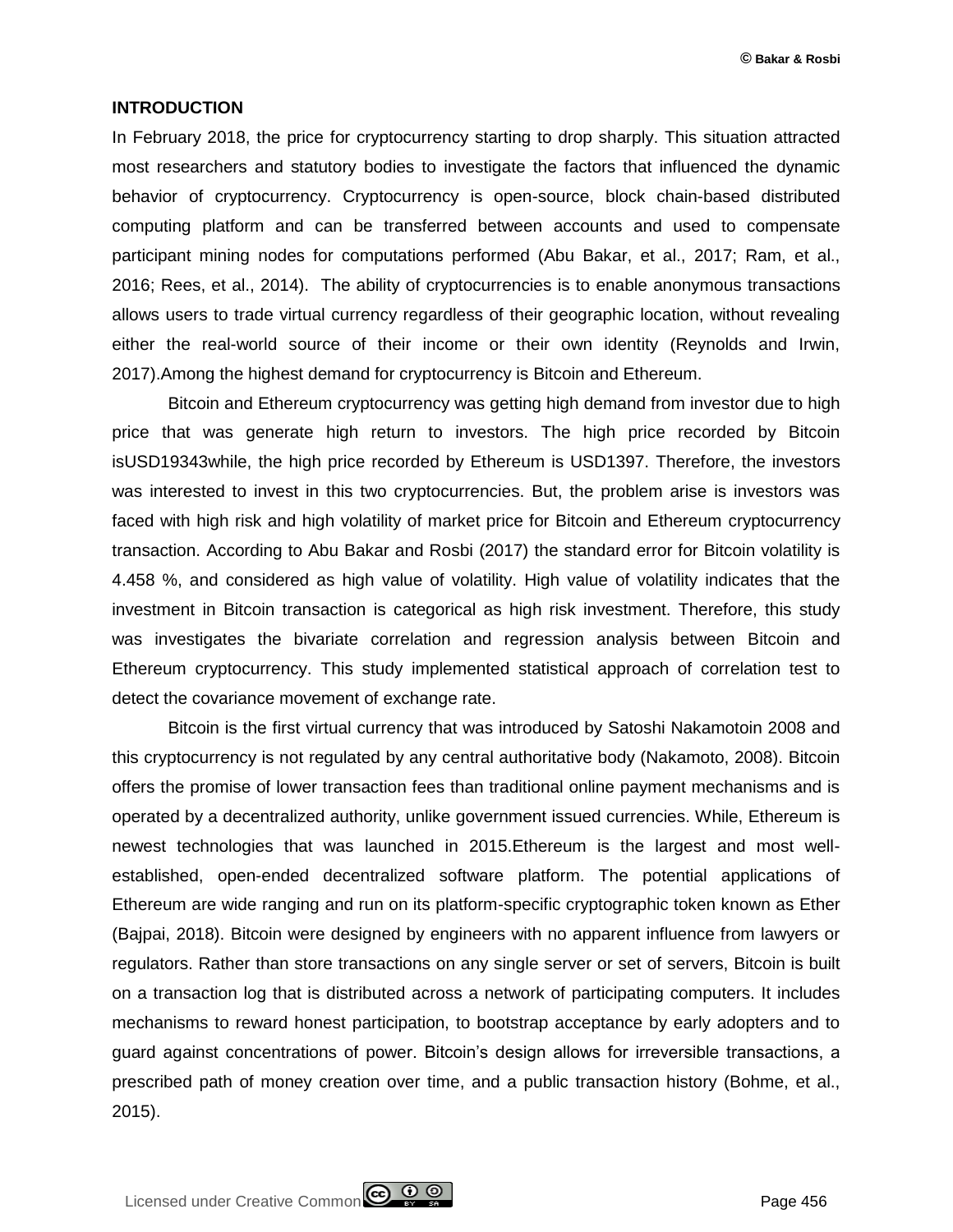## **LITERATURE REVIEW**

The cryptocurrency attracted high attention from investors, researchers and statutory bodies due to high return generated by investing in cryptocurrency market. Cryptocurrency is defined as a digital currency in which encryption techniques are used to regulate the generation of units of currency and verify the transfer of funds, operating independently of a central bank. A cryptocurrency is a digital asset designed to work as a medium of exchange using cryptography to secure the transactions and to control the creation of additional units of the currency. A cryptocurrency is a virtual currency that uses cryptography for security. A cryptocurrency is difficult to counterfeit because of this security feature.

There are two types of cryptocurrency that was attracted most investors to invest that known as BItcoin and Ethereum. Most cryptocurrencies are designed to gradually decrease production of currency, placing an ultimate cap on the total amount of currency that will ever be in circulation, mimicking precious metals (Barber, et al., 2012).A ledger is the principal book or computer file for recording and totaling economic transactions measured in terms of a monetary unit of account-by-account type, with debits and credits in separate columns and a beginning monetary balance and ending monetary balance for each account (Ron and Shamir, 2013). A blockchain is an open, distributed ledger that can record transactions between two parties efficiently and in a verifiable and permanent way (Reid and Harrigan, 2013).

Ciaian et al., (2016) analyzed the relationship between Bitcoin price and supply-demand fundamentals of Bitcoin, global macro-financial indicators and Bitcoin's attractiveness for investors. The data used was from 2009 until 2014 and subjected to time-series analysis. They found that the Bitcoin market fundamentals and Bitcoin's attractiveness for investors have a significant impact on Bitcoin price. Bitcoin is not regarded as legal tender by a central authority or backed by goods/services having an intrinsic value (Chistopher, 2014) and Bitcoin is also decentralized in the sense that it is not issued by a government or single institution (Ram, et al., 2016). The security of cryptocurrency ledgers is based on the assumption that the majority of miners are honestly trying to maintain the ledger, having financial incentive to do so. While, Buchholz, et al., (2012) use ARCH/GARCH models to investigate the performance of Bitcoin. They found before the peak of the bubble, volatility had a statistically significant positive effect on price. Then, after the bubble burst, they see that market participants feared holding Bitcoins because many realized that they could lose their wealth due to fluctuations in Bitcoin price.

### **RESEARCH METHODOLOGY**

The objective of this research is to evaluate the association between Bitcoin and Ethereum exchange rate. Pearson correlation and regression analysis approaches are used.

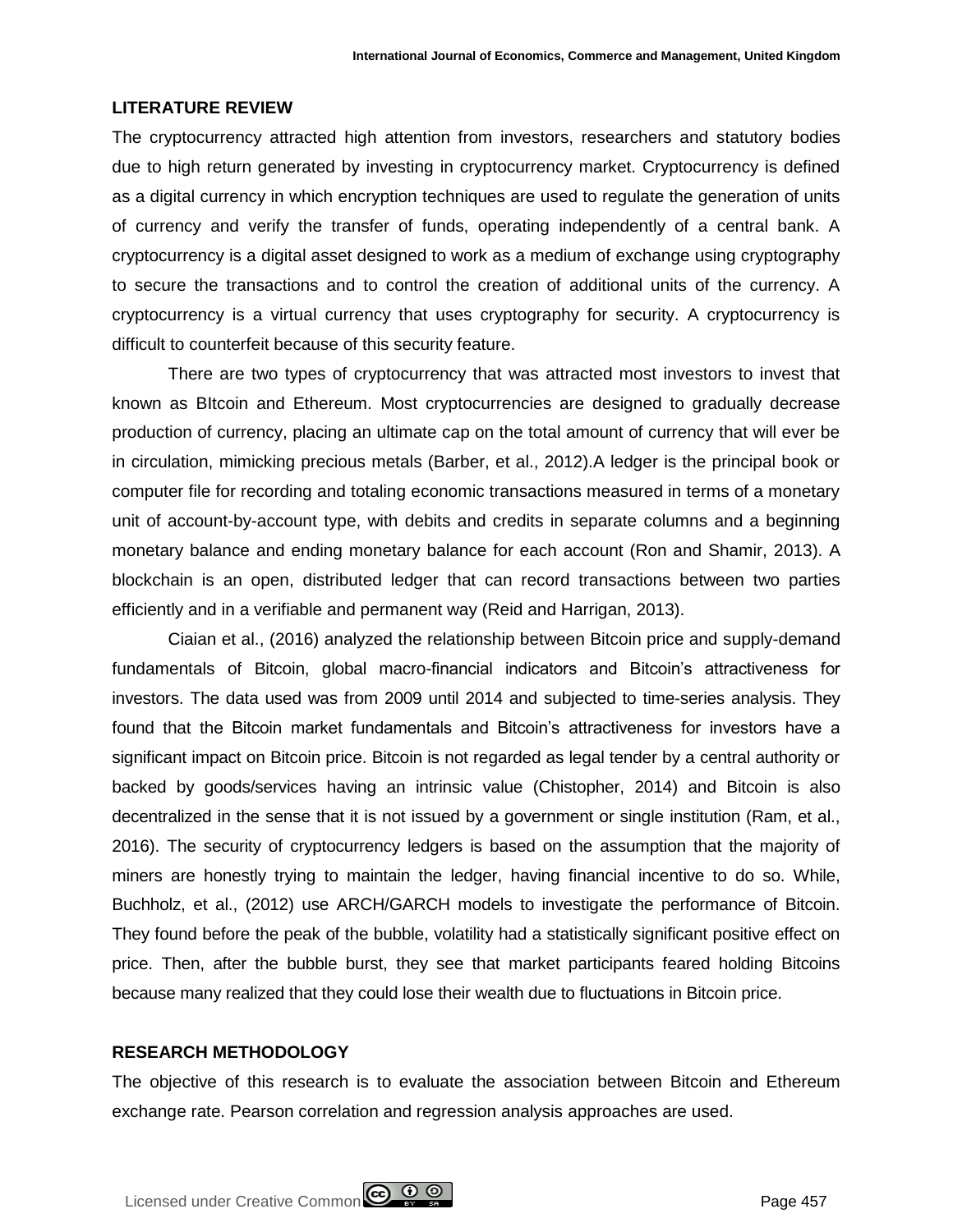### **Pearson correlation analysis**

The bivariate correlation is evaluated using Pearson correlation analysis. There are four assumptions that data that can be apply the Pearson correlation analysis.

The assumptions are:

- (1) The data type must be interval or ratio.
- (2) There is linear relationship between two variables.
- (3) There is no significant outlier.
- (4) Variables should be approximately normally distributed.

The Pearson correlation is represented by equation below:

$$
\tau_{xy} = \frac{\text{cov}(x, y)}{\sqrt{\text{var}(x)} \cdot \sqrt{\text{var}(y)}}
$$
(1)

In the Eq. (1), consider there are two variables.

Variable 1: 
$$
x = (x_1, x_2, x_3, ..., x_n)
$$
.

Variable 2:  $y = (y_1, y_2, y_3, ..., y_n)$ 

The mean of the sample for variable is described as follow:

$$
\overline{x} = \frac{\sum_{i=1}^{n} x_i}{n}.
$$

Mean for variable 1:

$$
\bar{y} = \frac{\sum_{i=1}^{n} y_i}{n}
$$

Mean for variable 2: *y*

Next, the covariance for bivariate is described in next equation:

$$
cov(x, y) = \frac{1}{n-1} \sum_{i=1}^{n} (x_i - \overline{x})(y_i - \overline{y})
$$

Then, the standard deviation is described in below equation:

$$
S_x = \sqrt{\text{var}(x)} = \sqrt{\frac{1}{n-1} \sum_{i=1}^{n} (x_i - \overline{x})^2}
$$

$$
S_y = \sqrt{\text{var}(y)} = \sqrt{\frac{1}{n-1} \sum_{i=1}^{n} (y_i - \overline{y})^2}
$$

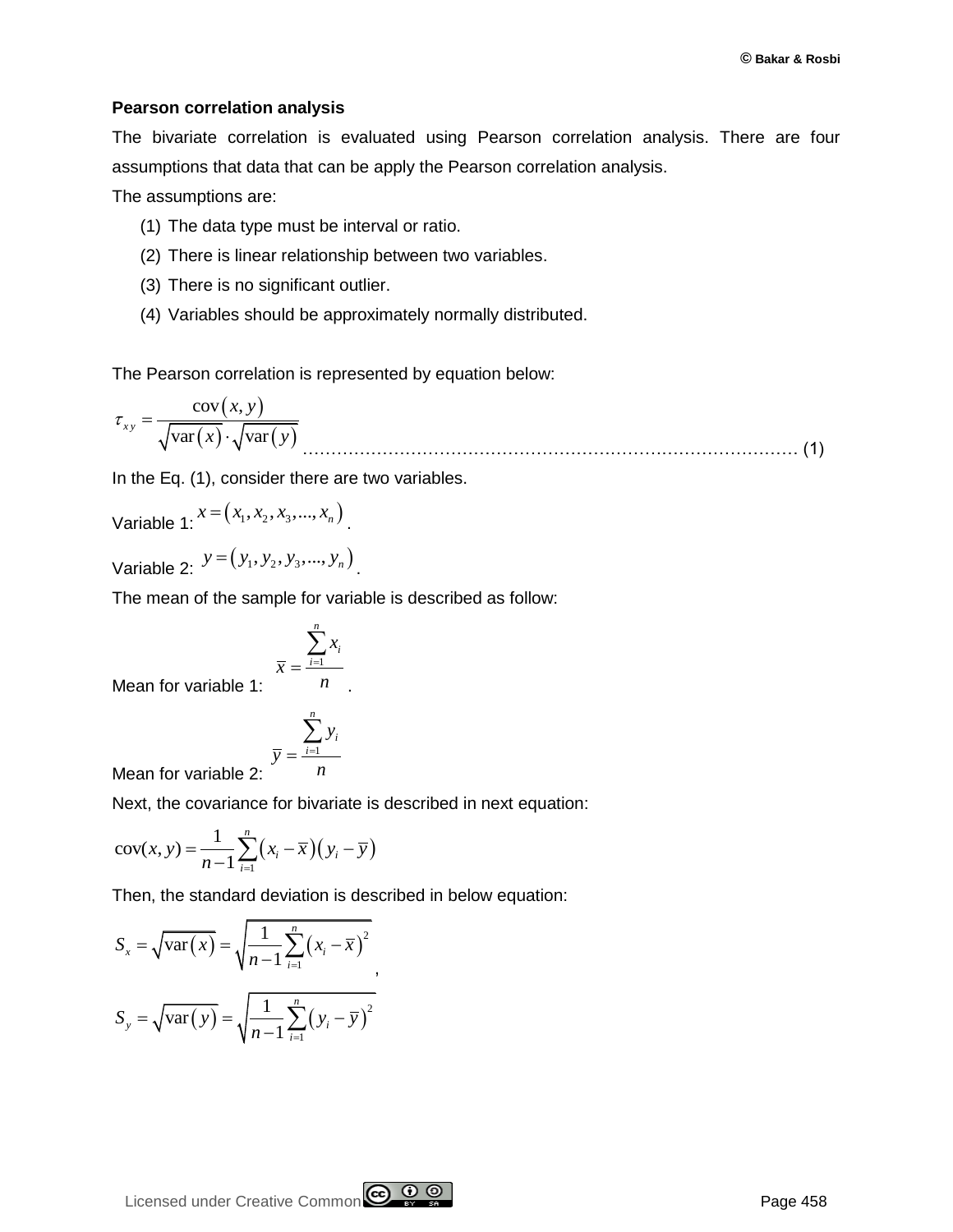Therefore, Eq. (1) can be re-write as:

$$
\tau_{xy} = \frac{\sum_{i=1}^{n} (x_i - \overline{x})(y_i - \overline{y})}{\sqrt{\sum_{i=1}^{n} (x_i - \overline{x})^2} \sqrt{\sum_{i=1}^{n} (y_i - \overline{y})^2}}
$$
(2)

## **Regression analysis**

Linear regression analysis is developed to determine the association between dependent variable (y-variable) with dependent variables (x-variables). The function of linear regression is described as below:

- (a) To describe linear dependence of one variable to another.
- (b) To predict the value of dependent variables based on independent variables.
- (c) To correct for the linear dependence of one variable on another, in order to clarify other features of its variability.

Regression equation is represented by following equation:

$$
Y = a + bX
$$
 (3)

Where, *Y* is dependent variable, *a* is intercept, *b* is coefficient of correlation and *X* is independent variables.

Linear regression determines the best-fit line through a scatterplot of data, such that the sum of squared residuals is minimized. The residual is the vertical distance between a data point and the fitted line. The best linear fitted line is the line with lowest squared residual error. In the same time, the best linear fitted line also indicated the line with lowest error variance.

# **RESULT AND DISCUSSIONS**

### **Data selection process**

This study selected Bitcoin exchange rate starting from 16<sup>th</sup> January 2018 until 25<sup>th</sup> March 2018. The exchange rate is represented in United States Dollar (USD) for each Bitcoin. Data are collected daily at 00:00 hour from *https://www.coindesk.com*. Figure 1 shows the dynamic movement of Bitcoin exchange rate. There are 69 observations involved in this study. The maximum value of Bitcoin exchange rate is USD 12759.6 on  $20^{th}$  January 2018 ( $5^{th}$ observation).

Next, this study selected Ethereum exchange rate data starting from  $16<sup>th</sup>$  January 2018 until 25<sup>th</sup> March 2018. There are 69 observations involved in the calculation. Data are collected daily at 00:00 hour from *https://www.coindesk.com*. Figure 2 shows the dynamic movement of

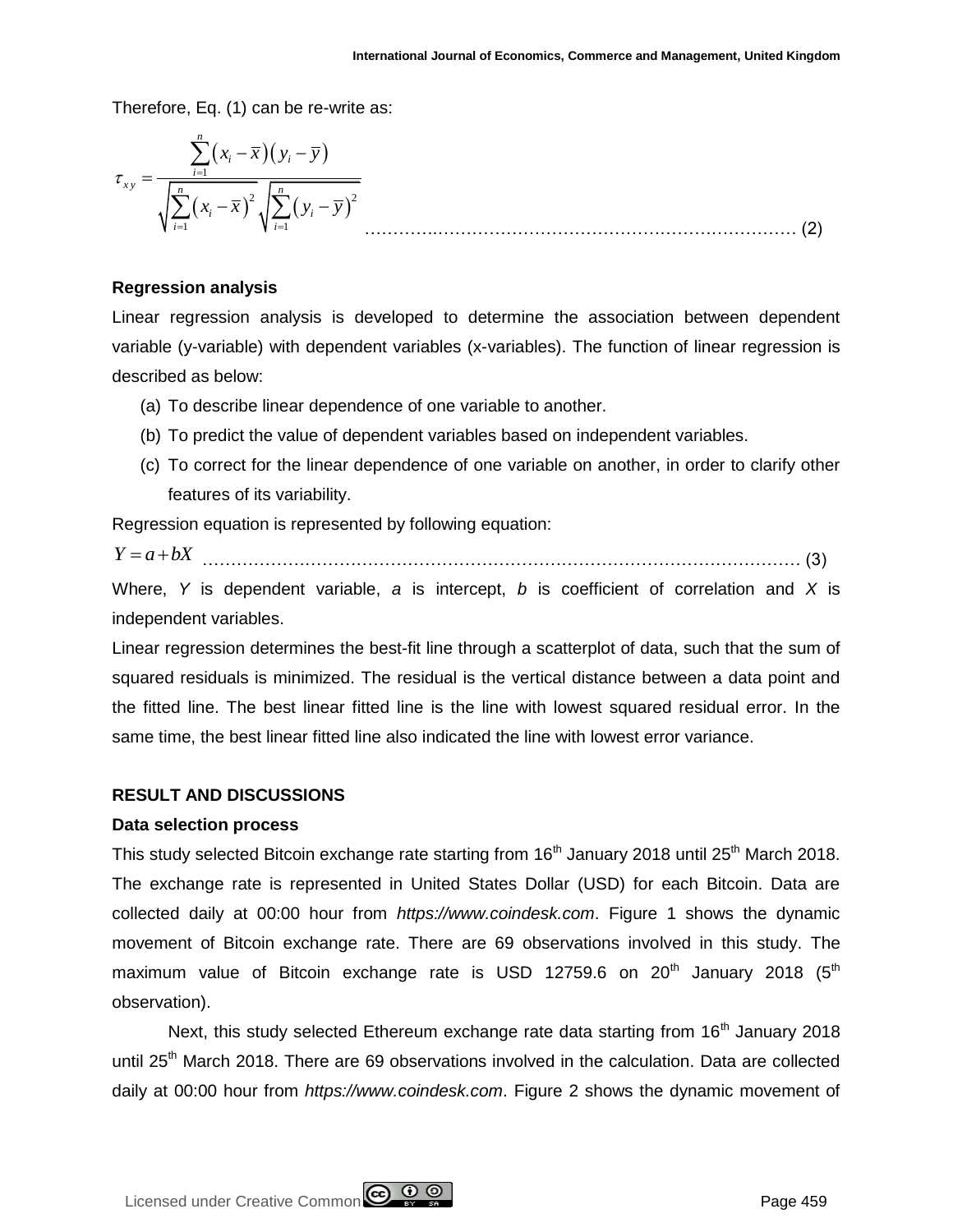Ethereum exchange rate. The maximum value of Ethereum exchange rate is USD 1290.6 on 16<sup>th</sup> January 2018 (1<sup>st</sup> observation).



Figure 1: Dynamic movement of Bitcoin exchange rate



Figure 2: Dynamic movement of Ethereum exchange rate

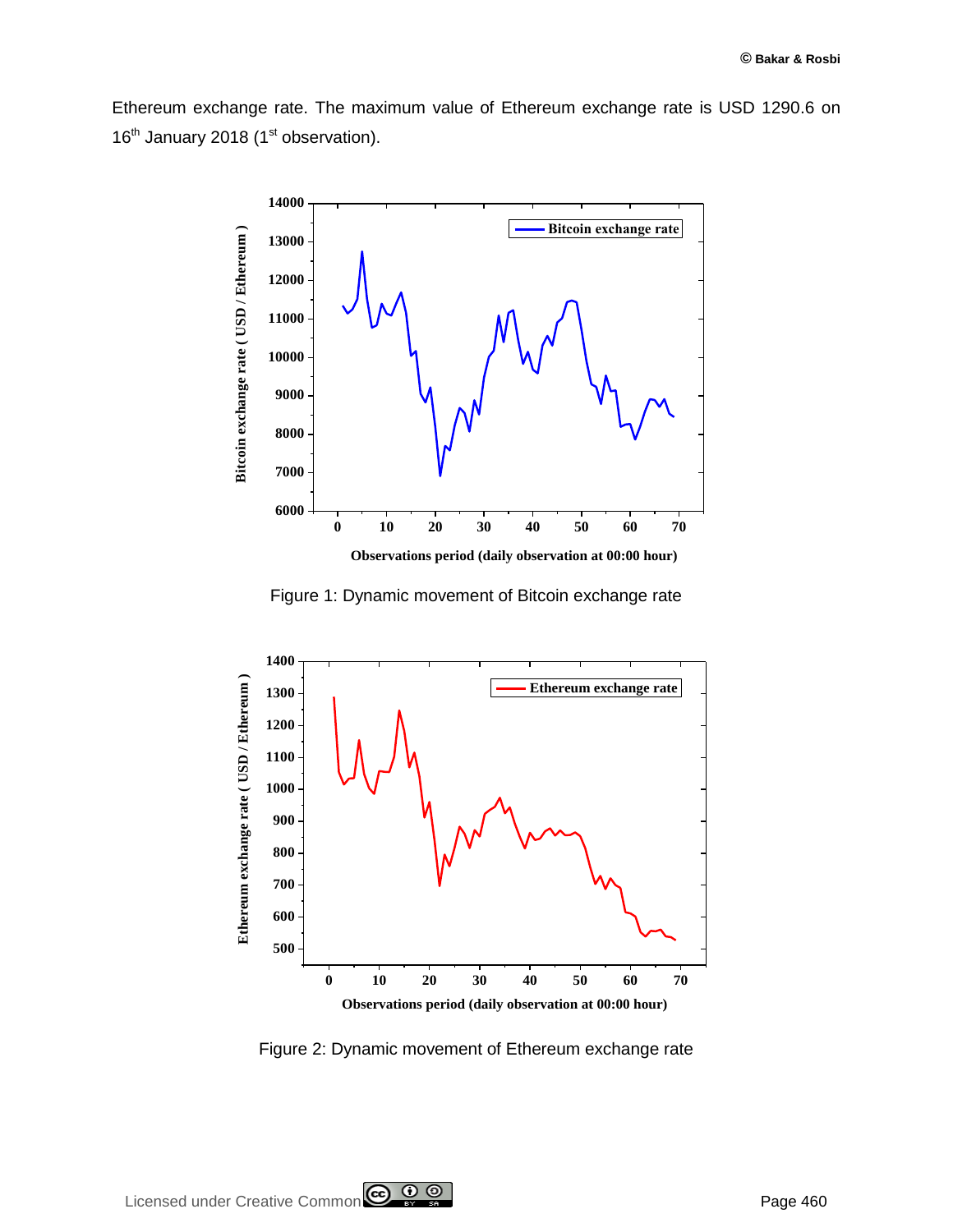## **Pearson correlation analysis**

This section describes the correlation between Bitcoin exchange rate and Ethereum exchange rate. The analysis is carried out using graphical and numerical test. Figure 3 shows the correlation plot between Ethereum with Bitcoin exchange rate. Figure 3 shows there is positive correlation between Ethereum and Bitcoin exchange rate.



**Ethereum exchange rate ( USD / Ethereum)**

Figure 3: Correlation plot between Ethereum and Bitcoin

Next, this study performed statistical test to evaluate the correlation between Bitcoin and Ethereum exchange rate. Table 1 shows the Pearson correlation diagnostics for correlation analysis between Bitcoin and Ethereum. The significant value is 0.000, which less than alpha which is 0.05. Therefore, we reject null hypothesis. The p-value indicates there is significant correlation between Bitcoin and Ethereum exchange rate. Pearson correlation is 0.653 that indicates there is strong, positive correlation between Bitcoin and Ethereum exchange rates. The correlation can be described as  $(\tau = 0.653, n = 69, p = 0.000)$ 

|                |                              | Ethereum |
|----------------|------------------------------|----------|
|                | Pearson correlation          | 0.653    |
| <b>Bitcoin</b> | Significant value (2-tailed) | 0.000    |
|                | Number of observations (N)   | 69       |

| Table 1: Pearson correlation for Bitcoin and Ethereum |  |  |
|-------------------------------------------------------|--|--|
|-------------------------------------------------------|--|--|

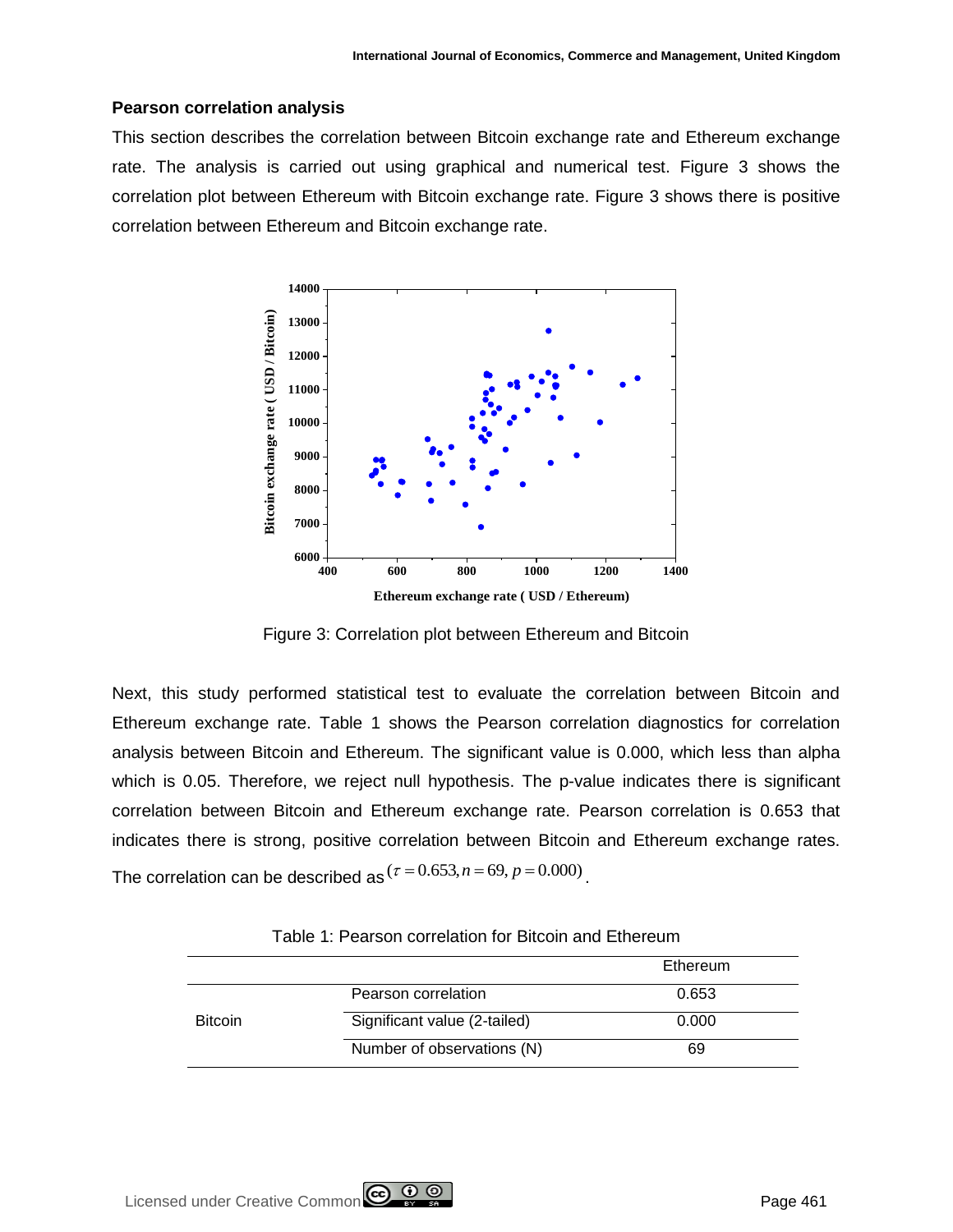#### **Regression analysis**

This section develops the regression analysis for Bitcoin exchange rate with Ethereum exchange rate. Bitcoin exchange rate is setting as dependant variable (y-axis variable); Ethereum exchange rate is setting as independent variable (x-axis variable). Figure 4 shows the scatter plot including the linear fit line.



Figure 4: Scatter plot with linear fit line

The linear fit line is represented by below equation:

decrement in Bitcoin exchange rate (*y*-variable).

$$
y = 5819.93 + 4.63x
$$
 (4)

In Eq. (4), *y*-variable is Bitcoin exchange rate and *x*-variable is Ethereum exchange rate. This equation indicates for every increment in Ethereum exchange rate (*x*-variable), there is increment of 4.63 in Bitcoin exchange rate (*y*-variable).In opposite direction, if there is decrement of one unit in Ethereum exchange rate (*x*-variable), it will creates 4.63 unit of

Next, this study analyzed the fitness of the model. Table 2 shows the R-squared value for correlation between Bitcoin and Ethereum exchange rate. Table 2 shows the R-squared value is 0.427. This R-squared value indicates the degree of total variation in the dependent variable, can be explained by independent variable. In this study, the 42.7 percentages of variation for Bitcoin exchange rate can be explained by Ethereum exchange rate.

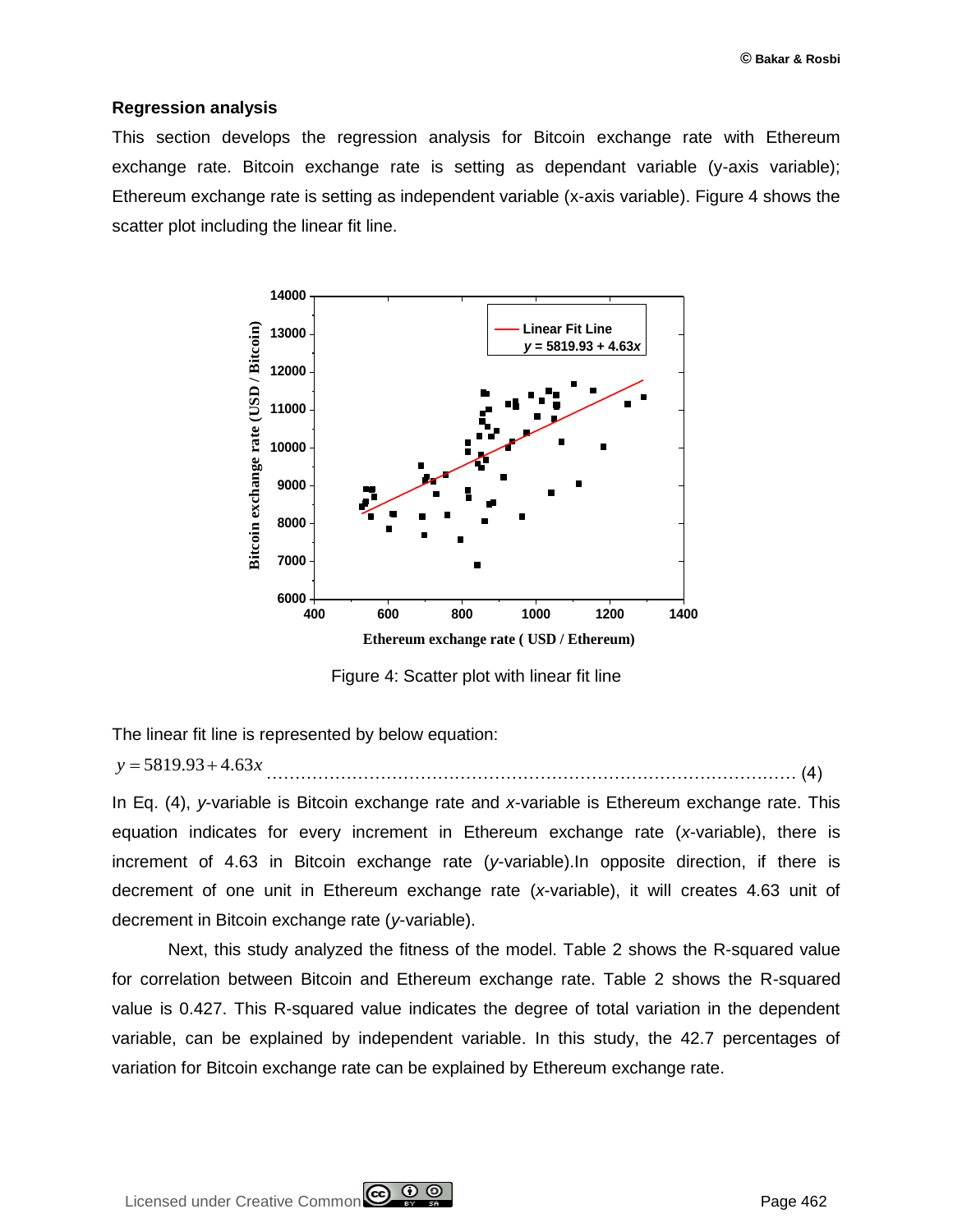| Table 2: Model summary     |           |  |  |  |
|----------------------------|-----------|--|--|--|
| Correlation coefficient, R | R-squared |  |  |  |
| 0.653                      | በ 427     |  |  |  |

Then, this study performed F-test analysis to check whether the regression model fits the data better than the model with no independent variables. Table 3 shows the result of F-test analysis for regression model in Eq. (4). The p-value is 0.000 which is less than 0.05. Therefore, the study concluded that the model fits the data better than the model without independent variable. This study concluded the regression equation that represented by Eq. (4) is statistically significant to address the relationship between dependent variable and independent variable.

| Table 3: F-test analysis |                |                           |              |        |         |  |  |  |
|--------------------------|----------------|---------------------------|--------------|--------|---------|--|--|--|
| Model                    | Sum of squares | Degree of<br>freedom (df) | Mean square  | F test | p-value |  |  |  |
| Regression               | 48788524.286   |                           | 48788524.286 | 49.927 | 0.0000  |  |  |  |
| Residual                 | 65471986.352   | 67                        | 977193.826   |        |         |  |  |  |
| Total                    | 114260510.639  | 68                        |              |        |         |  |  |  |

# **CONCLUSION**

The objective of this study is to evaluate the correlation between Bitcoin and Ethereum exchange rate. In addition, this study also evaluated the regression analysis of dependent variable (Bitcoin exchange rate) and independent variable (Ethereum exchange rate). The main findings of this study are:

(a) This study selected Bitcoin exchange rate starting from  $16<sup>th</sup>$  January 2018 until 25<sup>th</sup> March 2018. There are 69 observations involved in this study. The maximum value of Bitcoin exchange rate is USD 12759.6 on  $20<sup>th</sup>$  January 2018 ( $5<sup>th</sup>$  observation).

(b) Next, this study selected Ethereum exchange rate data starting from  $16<sup>th</sup>$  January 2018 until  $25<sup>th</sup>$  March 2018. There are 69 observations involved in the calculation. The maximum value of Ethereum exchange rate is USD 1290.6 on 16<sup>th</sup> January 2018 (1<sup>st</sup> observation).

(c) Then, this study performed statistical test to evaluate the correlation between Bitcoin and Ethereum exchange rate. The p-value indicates there is significant correlation between Bitcoin and Ethereum exchange rate. Pearson correlation is 0.653 that indicates there is strong, positive correlation between Bitcoin and Ethereum exchange rates. The correlation can be described as  $(\tau = 0.653, n = 69, p = 0.000)$  <sub>.</sub>

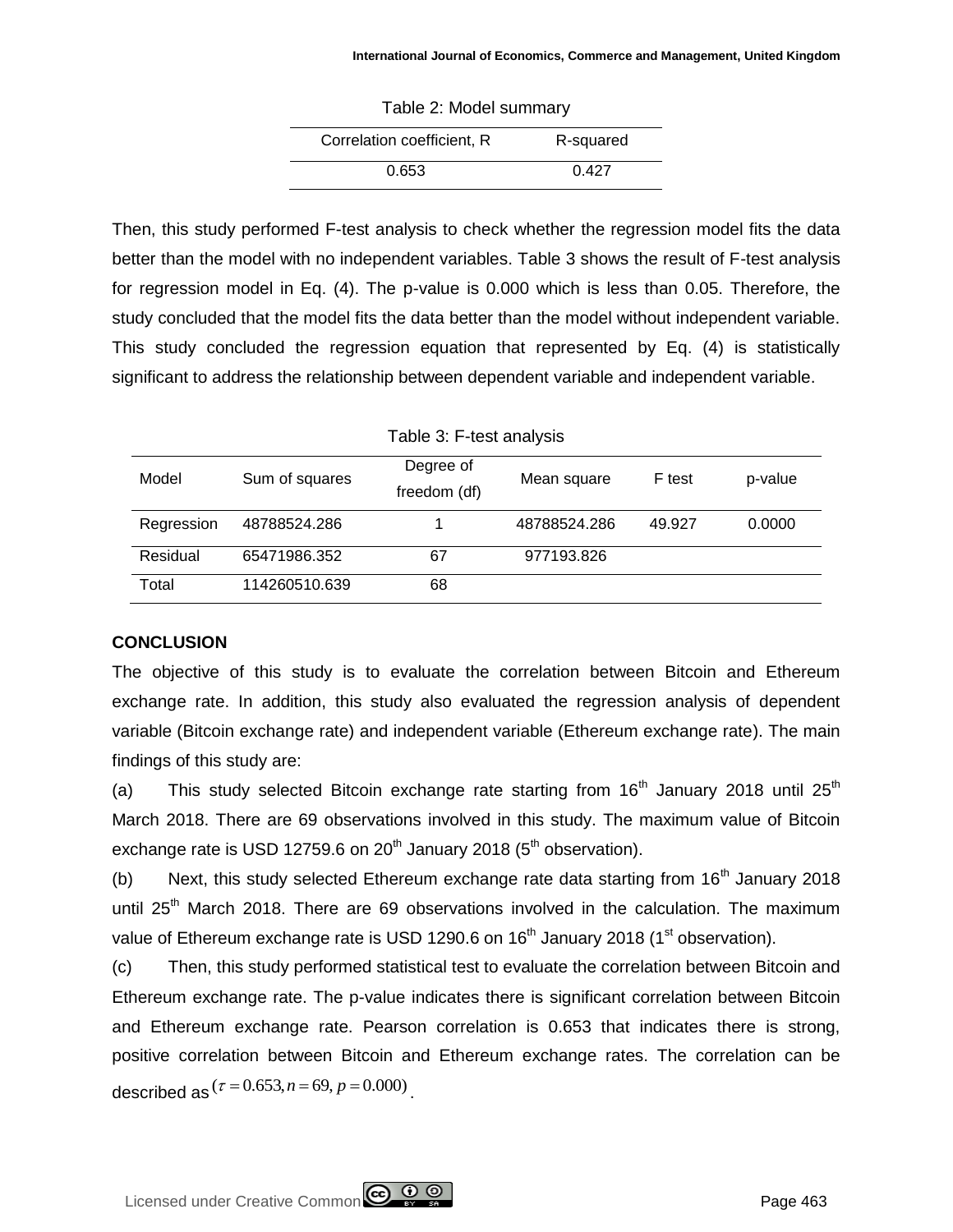(d) Next, this study analyzed the fitness of the model. The R-squared value indicates the degree of total variation in the dependent variable, can be explained by independent variable. In this study, the 42.7 percentages of variation for Bitcoin exchange rate can be explained by Ethereum exchange rate.

(e) Then, this study performed F-test analysis to check whether the regression model fits the data better than the model with no independent variables. The regression equation is represented the data as below:

 $y = 5819.93 + 4.63x$ 

The p-value is 0.000 which is less than 0.05. Therefore, the study concluded that the model fits the data better than the model without independent variable. This study concluded the regression equation is statistically significant to address the relationship between dependent variable and independent variable.

The findings of this study will help investors monitor the changes of cryptocurrency exchange rate closely in gaining better return and preventing loss in investment portfolio selection.

The further research of this study area can be extending to analysis of determinant factors that contributes to the movement of exchange rate for Bitcoin and Ethereum. In addition, the analysis of volatility level for cryptocurrency also is one of the scope for future studies of this study.

#### **REFERENCES**

Abu Bakar, N.,Rosbi, S. and Uzaki, K. (2017), Cryptocurrency Framework Diagnostics from Islamic Finance Perspective: A New Insight of Bitcoin System Transaction, International Journal of Management Science and Business Administration, Vol. 4, Issue: 1, pp. 19-28.

AbuBakar, N. and Rosbi, S. (2017), High Volatility Detection Method Using Statistical Process Control for Cryptocurrency Exchange Rate: A Case Study of Bitcoin, The International Journal of Engineering and Science, Vol. 6, Issue: 1, pp. 39-48.

Bajpai, P. (2018), Bitcoin Vs Ethereum: Driven by Different Purposes, available at: https://www.investopedia.com/articles/investing/031416/bitcoin-vs-ethereum-driven-differentpurposes.asp#ixzz5BODKZUe4

Barber, S., Boyen, X., Shi, E. and Uzun, E. (2012), Bitter to better - how to make Bitcoin a better currency,International Conference on Financial Cryptography and Data Security, Vol. 7397, pp. 399-414.

Bohme, R., Christin, N., Edelman, B., and Moore, T. (2015),Bitcoin: Economics, technology, and governance,The Journal of Economic Perspectives, Vol. 29, Issue: 2, pp. 213-238.

Buchholz, M., Delaney, J., Warren, J. and Parker, J. (2012), Bits and Bets, Information, Price Volatility, and Demand for Bitcoin, Economics 312 (Spring 2012), available at: http://www.bitcointrading.com/pdf/bitsandbets.pdf

Ciaian, P. Rajcaniova, M. and Kancs, D.A. (2016), The economics of Bitcoin price formation. Apply Economic, Vol. 48, Issue: 19, pp. 1799-1815.

Christopher, C.M. (2014), Whack-a-mole: why prosecuting digital currency exchanges won't stop online laundering, Lewis and Clark Law Review, Vol. 1 No. 1, pp. 1-36.

Nakamoto, S. (2009),Bitcoin: A peer-to-peer electronic cash system, Retrieved from http://www.bitcoin.org /bitcoin.pdf